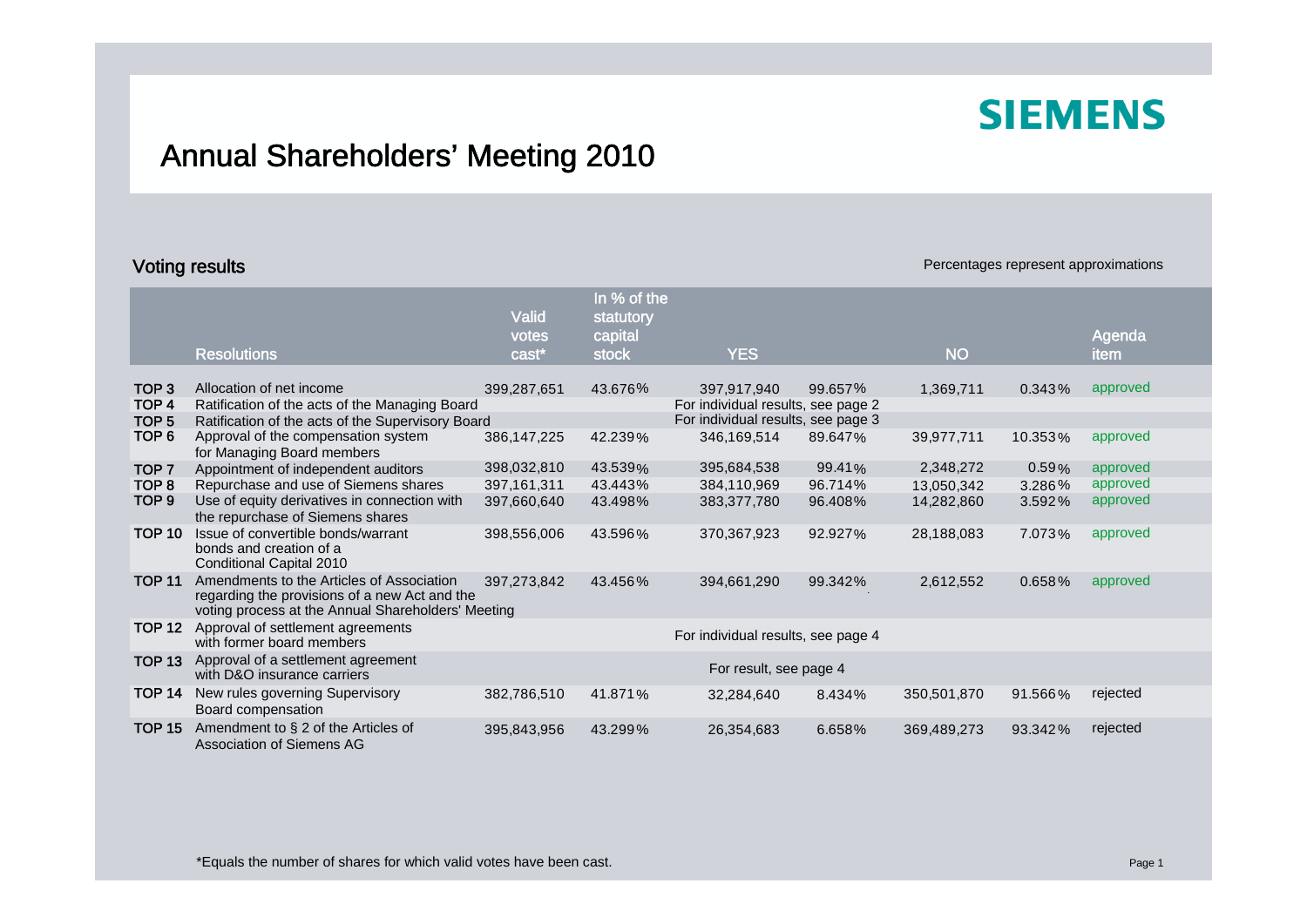## Annual Shareholders' Meeting 2010

### **Voting results Percentages represent approximations Percentages represent approximations**

|                  | <b>Resolutions</b>                             | <b>Valid</b><br>votes<br>cast* | In % of the<br>statutory<br>capital<br><b>stock</b> | <b>YES</b>  |         | <b>NO</b> |           | Agenda<br><b>item</b> |
|------------------|------------------------------------------------|--------------------------------|-----------------------------------------------------|-------------|---------|-----------|-----------|-----------------------|
|                  |                                                |                                |                                                     |             |         |           |           |                       |
| TOP <sub>4</sub> | Ratification of the acts of the Managing Board |                                |                                                     |             |         |           |           |                       |
|                  | Peter Löscher                                  | 396.198.124                    | 43.338%                                             | 392.145.855 | 98.977% | 4.052.269 | 1.023%    | approved              |
|                  | Wolfgang Dehen                                 | 396,044,379                    | 43.321%                                             | 392,896,701 | 99.205% | 3.147.678 | 0.795%    | approved              |
|                  | Heinrich Hiesinger                             | 395.995.506                    | 43.316%                                             | 387.280.920 | 97.799% | 8,714,586 | 2.201%    | approved              |
|                  | Joe Kaeser                                     | 396.049.805                    | 43.322%                                             | 386,314,675 | 97.542% | 9,735,130 | 2.458%    | approved              |
|                  | Barbara Kux                                    | 396.048.359                    | 43.322%                                             | 392.149.862 | 99.016% | 3,898,497 | 0.984%    | approved              |
|                  | Jim Reid-Anderson                              | 395,955,321                    | $43.312\%$                                          | 391,977,862 | 98.995% | 3,977,459 | 1.005 $%$ | approved              |
|                  | Hermann Requardt                               | 396,053,951                    | 43.322%                                             | 386,414,106 | 97.566% | 9,639,845 | 2.434%    | approved              |
|                  | Siegfried Russwurm                             | 396,048,840                    | 43.322%                                             | 392,869,112 | 99.197% | 3,179,728 | $0.803\%$ | approved              |
|                  | Peter Y. Solmssen                              | 396.008.064                    | 43.317%                                             | 392.022.173 | 98.993% | 3,985,891 | 1.007%    | approved              |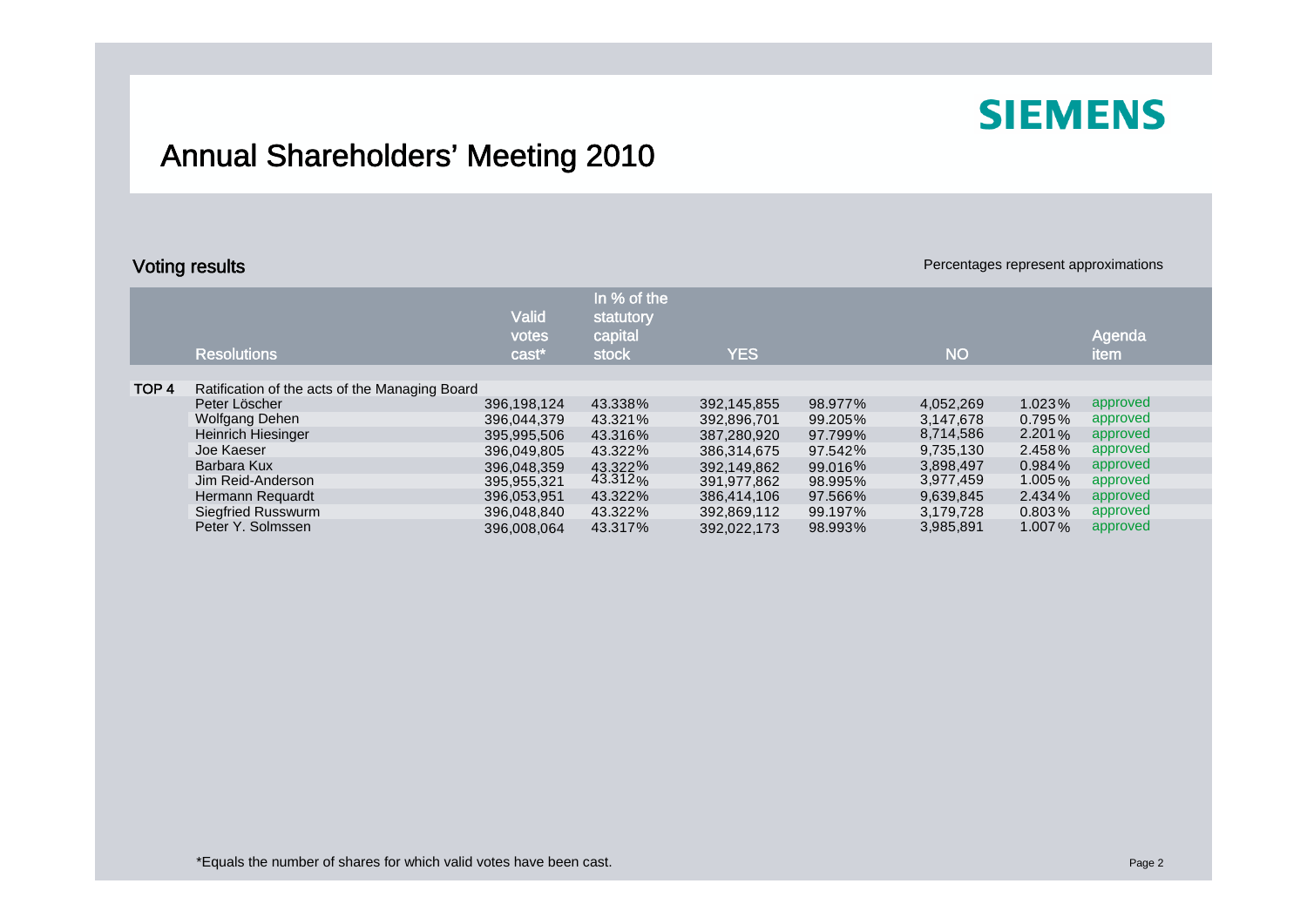## Annual Shareholders' Meeting 2010

### **Voting results Percentages represent approximations Percentages represent approximations**

|                          | <b>Valid</b>                                                                         | statutory                                                                                      |                    |         |                               |                                                  |          |
|--------------------------|--------------------------------------------------------------------------------------|------------------------------------------------------------------------------------------------|--------------------|---------|-------------------------------|--------------------------------------------------|----------|
|                          | votes                                                                                | capital                                                                                        |                    |         |                               |                                                  | Agenda   |
| <b>Resolutions</b>       | cast*                                                                                | stock                                                                                          | <b>YES</b>         |         | <b>NO</b>                     |                                                  | item     |
|                          |                                                                                      |                                                                                                |                    |         |                               |                                                  |          |
|                          |                                                                                      |                                                                                                |                    |         |                               |                                                  |          |
| <b>Gerhard Cromme</b>    | 396,029,690                                                                          | 43.32%                                                                                         | 386,163,234        | 97.509% | 9,866,456                     | $2.491\%$                                        | approved |
| <b>Berthold Huber</b>    | 395,939,945                                                                          | 43.31%                                                                                         | 387,642,289        | 97.904% | 8,297,656                     | 2.096%                                           | approved |
| Ralf Heckmann            | 395,862,661                                                                          | 43.301%                                                                                        | 387,679,668        | 97.933% | 8,182,993                     | 2.067%                                           | approved |
| Josef Ackermann          | 395,982,398                                                                          | 43.314%                                                                                        | 386,765,323        | 97.672% | 9,217,075                     | 2.328%                                           | approved |
| Lothar Adler             | 395,914,567                                                                          | 43.307%                                                                                        | 387,808,299        | 97.953% | 8,106,268                     | 2.047%                                           | approved |
| Jean-Louis Beffa         | 395,890,990                                                                          | 43.304%                                                                                        | 392,786,015        | 99.216% | 3,104,975                     | 0.784%                                           | approved |
| Gerd von Brandenstein    | 351,163,452                                                                          | 38.412%                                                                                        | 348,074,716        | 99.12%  |                               | 0.88%                                            | approved |
| Michael Diekmann         |                                                                                      | 43.309%                                                                                        | 392,016,445        | 99.011% | 3,914,135                     | 0.989%                                           | approved |
| <b>Hans Michael Gaul</b> | 395,890,514                                                                          | 43.304%                                                                                        | 392,055,627        | 99.031% | 3,834,887                     | 0.969%                                           | approved |
| Peter Gruss              |                                                                                      | 43.303%                                                                                        | 392,045,862        |         |                               |                                                  | approved |
| <b>Bettina Haller</b>    | 395,891,580                                                                          |                                                                                                | 392,827,257        |         |                               | 0.774%                                           | approved |
| Hans-Jürgen Hartung      | 395,877,463                                                                          | 43.303%                                                                                        | 393,106,797        | 99.3%   | 2,770,666                     | 0.7%                                             | approved |
|                          |                                                                                      |                                                                                                | 387,101,396        |         |                               | 2.208%                                           | approved |
| Harald Kern              | 395,889,133                                                                          | 43.304%                                                                                        | 392,802,194        | 99.22%  | 3,086,939                     | 0.78%                                            | approved |
|                          | 395,914,570                                                                          | 43.307%                                                                                        | 392,839,814        | 99.223% | 3,074,756                     | 0.777%                                           | approved |
| Werner Mönius            | 395,886,094                                                                          | 43.304%                                                                                        | 392,810,626        | 99.223% | 3,075,468                     | 0.777%                                           | approved |
| Håkan Samuelsson         | 395,913,852                                                                          | 43.307%                                                                                        | 392,775,556        | 99.207% | 3,138,296                     | 0.793%                                           | approved |
| <b>Dieter Scheitor</b>   | 395,878,753                                                                          | 43.303%                                                                                        | 392,787,912        | 99.219% | 3,090,841                     | 0.781%                                           | approved |
| <b>Rainer Sieg</b>       | 395,882,461                                                                          | 43.304%                                                                                        | 392,811,518        | 99.224% | 3,070,943                     | 0.776%                                           | approved |
| <b>Birgit Steinborn</b>  | 395,879,736                                                                          | 43.303%                                                                                        | 387,217,573        | 97.812% | 8,662,163                     | 2.188%                                           | approved |
|                          | 395,893,136                                                                          | 43.305%                                                                                        | 387,129,915        | 97.786% | 8,763,221                     | 2.214%                                           | approved |
| Sibylle Wankel           | 395,846,429                                                                          | 43.3%                                                                                          | 393,077,580        | 99.301% | 2,768,849                     | 0.699%                                           | approved |
|                          | <b>Heinz Hawreliuk</b><br>Nicola Leibinger-Kammüller<br>Lord Iain Vallance of Tummel | Ratification of the acts of the Supervisory Board<br>395,930,580<br>395,873,288<br>395,839,933 | 43.305%<br>43.299% |         | 99.033%<br>99.226%<br>97.792% | 3,088,736<br>3,827,426<br>3,064,323<br>8,738,537 | 0.967%   |